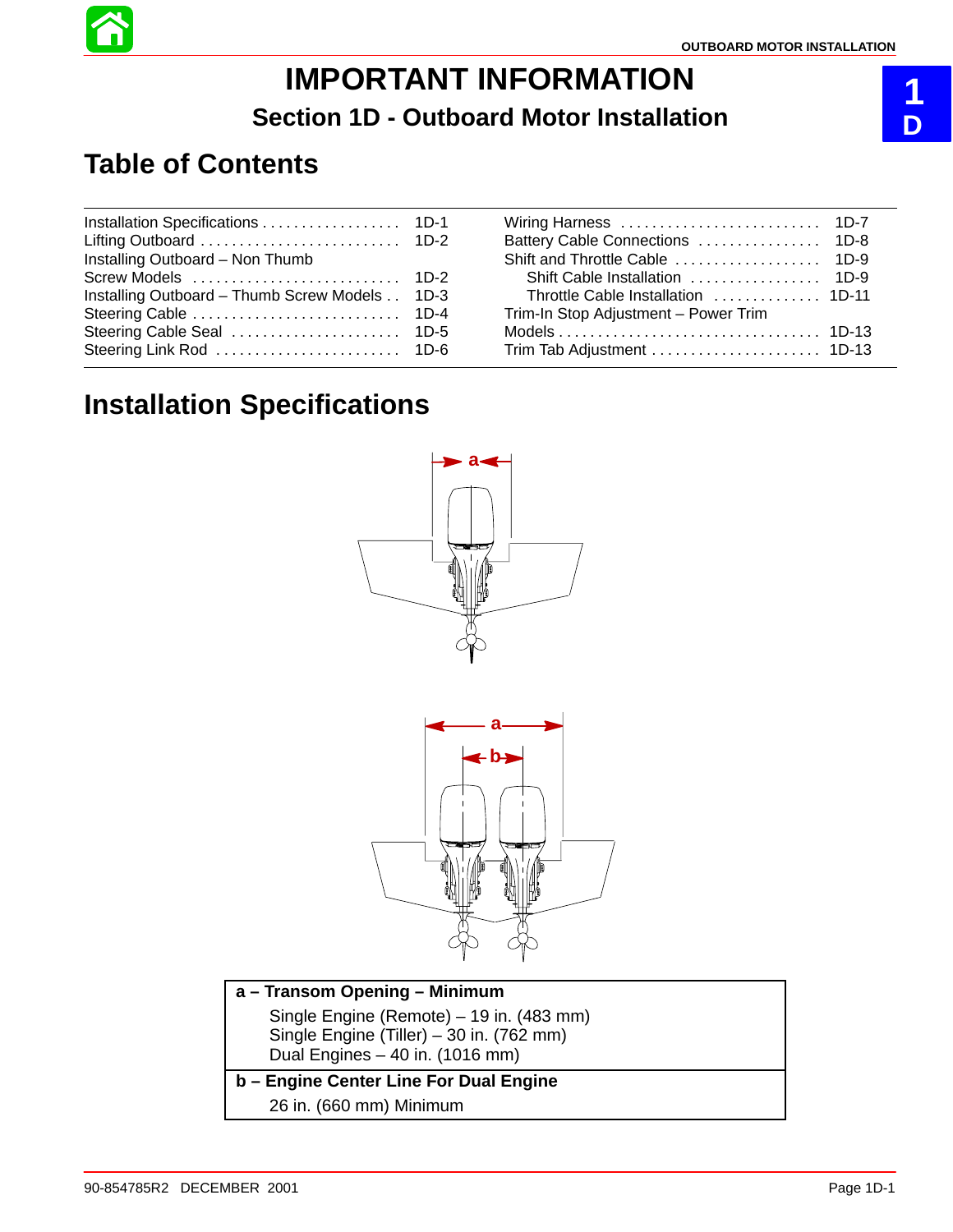

### **Lifting Outboard**

1. Use lifting eye on engine.



# **Installing Outboard – Non Thumb Screw Models**

1. Attach (tape) engine mounting template (located in installation manual P/N 90-10184000) to boat transom.



2. Mark and drill four 17/32 in. (13.5mm) mounting holes.



3. Install the outboard so that the anti-ventilation plate is in line or within 1 in. (25 mm) below the bottom of the boat.



**a -** Anti-Ventilation Plate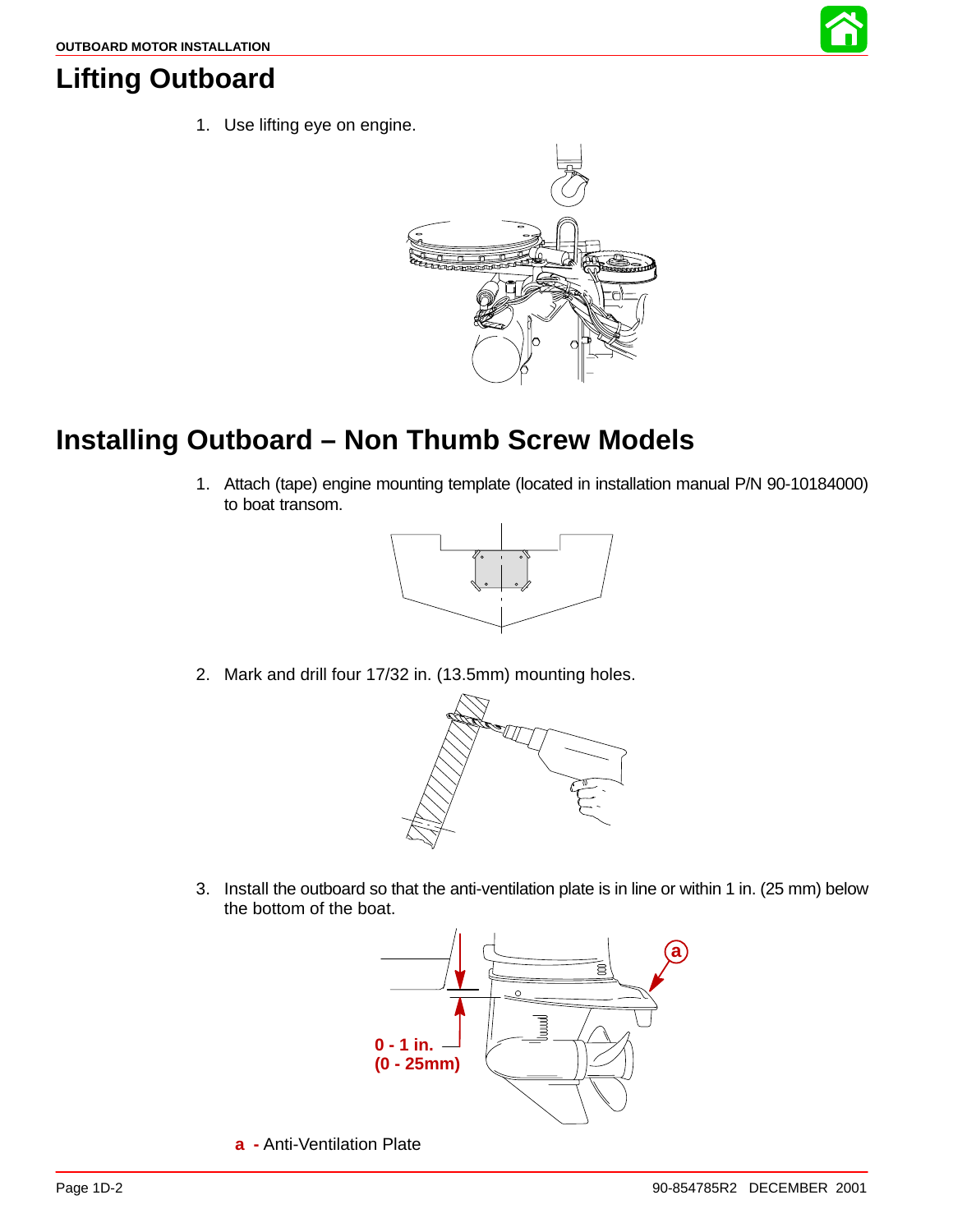

4. Fasten outboard with provided mounting hardware shown. Apply RTV 587 Silicone Sealer to shanks of bolts, not threads.



- **b -** Flat Washers (4)
- **c -** Locknuts (4)
- **Installing Outboard Thumb Screw Models**

### **WARNING**

**Outboard must be fastened to boat transom one of two ways: 1. permanently fastened to transom with thumb screws, and mounting bolts (provided), or 2. secured to the transom using the optional outboard mounting kit (shown below). Should the outboard strike an underwater object or be steered into a sharp turn, failure to fasten outboard correctly to the boat transom with mounting bolts or optional mounting kit could result in outboard ejecting suddenly off boat transom causing serious injury, death, boat damage, or loss of outboard.**

1. Optional outboard mounting kits shown, must be used if outboard will not be permanently fastened to the transom with mounting bolts.



**a -** Outboard Mounting Kit Part No. 812432A4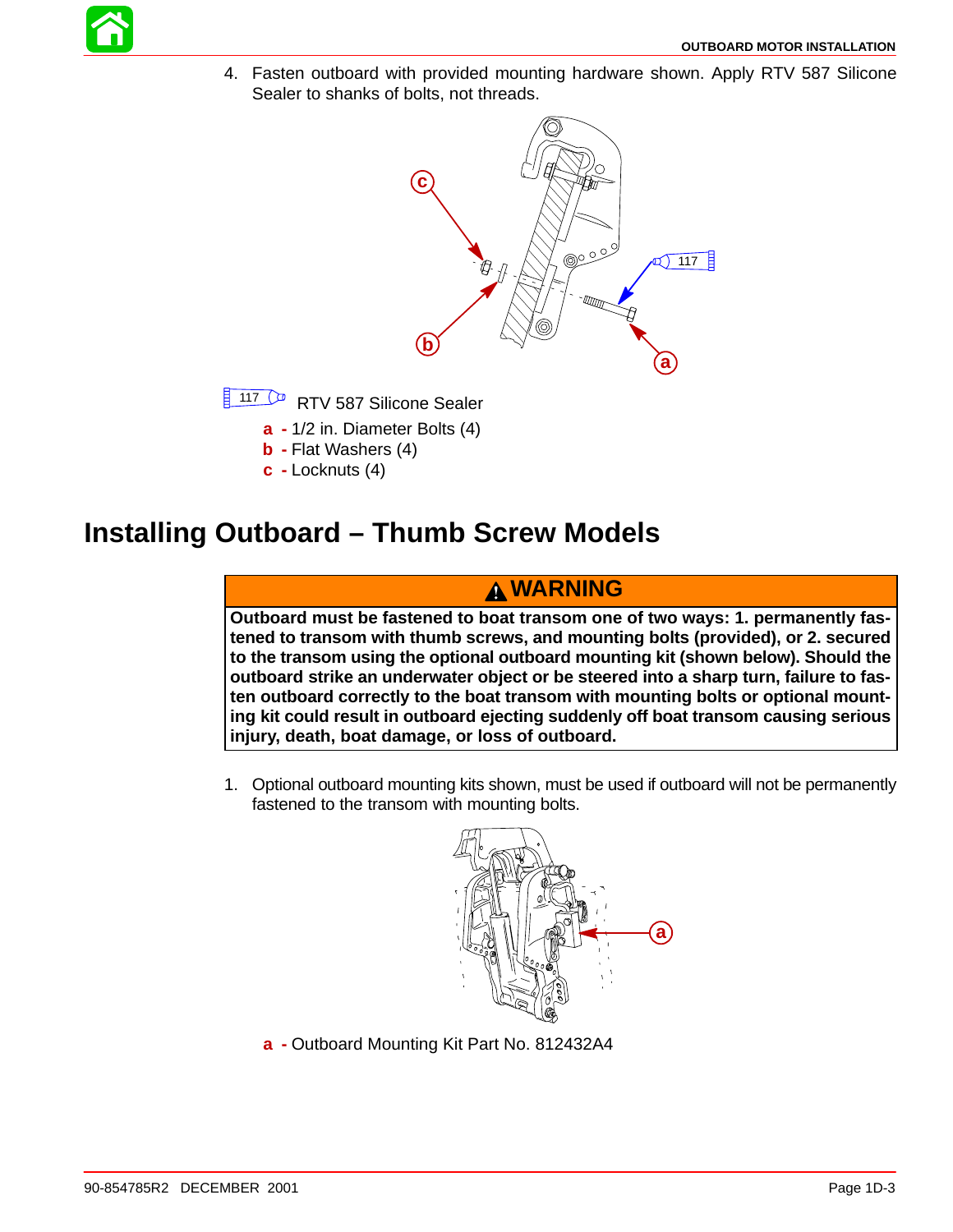

- <span id="page-3-0"></span>2. Center outboard on the transom.
- 3. Install the outboard so that the anti-ventilation plate is in line or within 1 in. (25 mm) below the bottom of the boat.



- **a -** Anti-Ventilation Plate
- 4. Fasten outboard with provided mounting hardware shown. Apply RTV 587 Silicone Sealer to shanks of bolts, not threads.



117 <sup>(a)</sup> RTV 587 Silicone Sealer

- **a -** 1/2 in. Diameter Bolts (2)
- **b -** Flat Washers
- **c -** Locknuts
- **d -** Thumb Screws Tighten Securely

### **Steering Cable**

#### **STARBOARD SIDE ROUTED CABLE**

1. Lubricate the entire cable end.

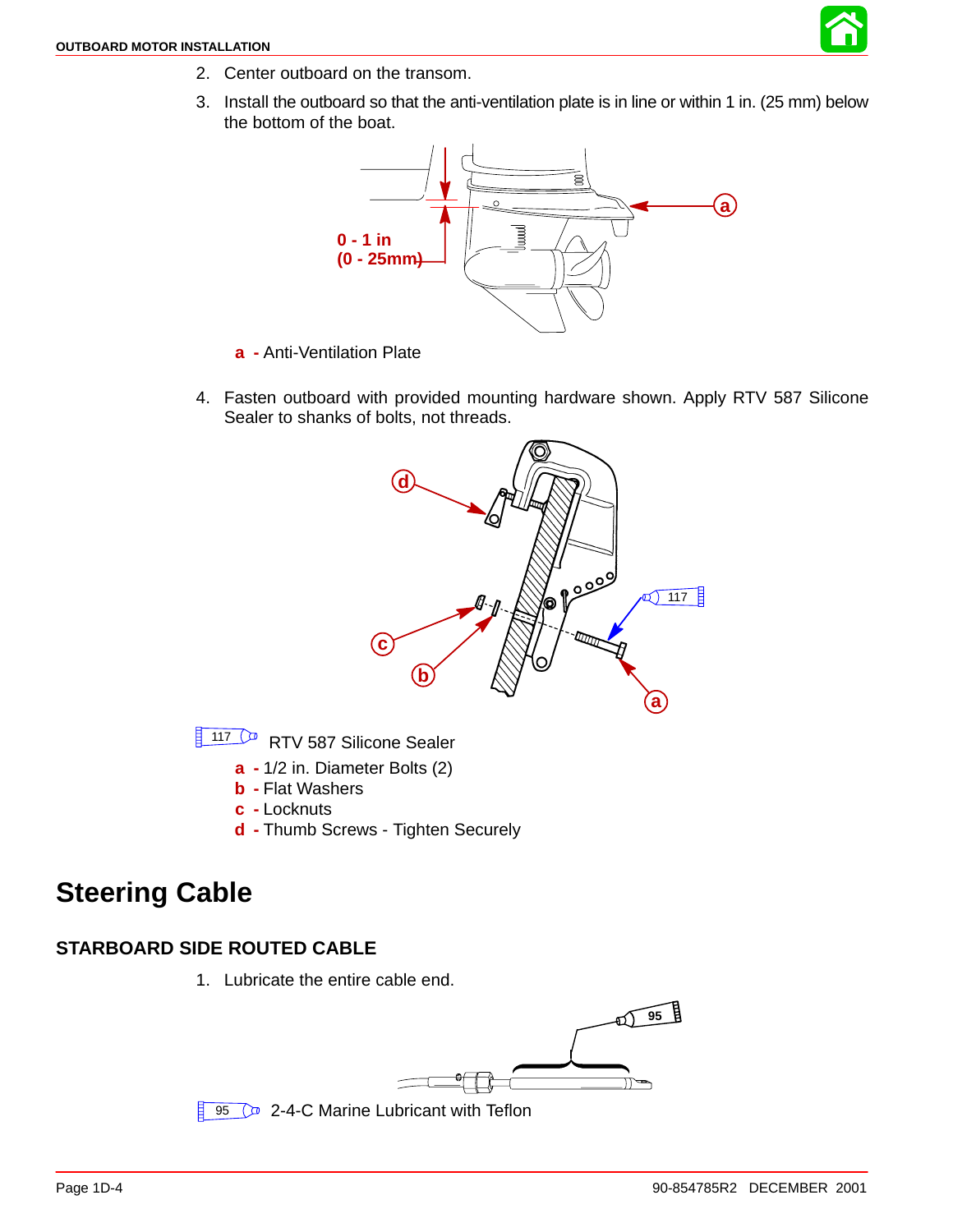2. Insert steering cable into tilt tube.



3. Tighten nuts to the specified torque.



| <b>Steering Cable Nut Torque</b> |
|----------------------------------|
| 35 lb. ft. (47.5 N·m)            |

## **Steering Cable Seal**

1. Mark tilt tube 1/4 in. (6.4 mm) from end. Install seal components.



- **a -** 1/4 in. (6.4 mm) Mark
- **b -** Plastic Spacer
- **c -** O-Ring Seal
- **d -** Cap
- 2. Thread cap to the mark.

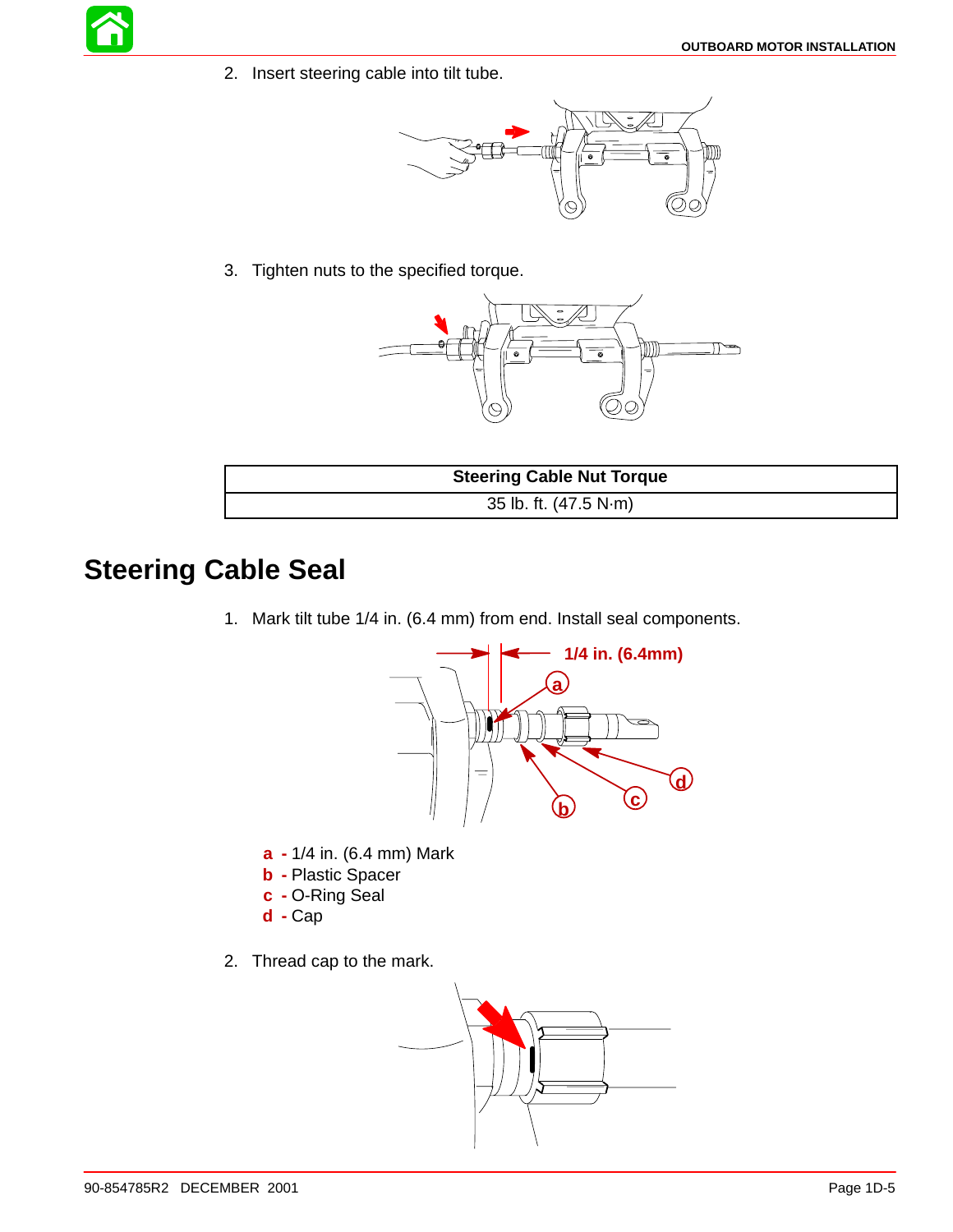

### **Steering Link Rod**

1. Install steering link rod per illustration.



- **a -** Special Bolt (10-823919)
- **b -** Nylon Insert Locknut (11-826709113)
- **c -** Spacer (12-71970)
- **d -** Flat Washer (2)
- **e -** Nylon Insert Locknut (11-826709113)
- **f -** Use Middle Hole

| (a) Special Bolt Torque                            |  |  |
|----------------------------------------------------|--|--|
| 20 lb. ft. (27 N·m)                                |  |  |
| (b) Nylon Insert Locknut Torque                    |  |  |
| 20 lb. ft. (27 N·m)                                |  |  |
| (e) Nylon Insert Locknut Torque                    |  |  |
| Tighten Until It Seats, Then Back Nut Off 1/4 Turn |  |  |

**IMPORTANT: The steering link rod that connects the steering cable to the engine must be fastened using special bolt ("a" - P/N 10-823919) and self locking nuts ("b" & "e" - P/N 11-826709113). These locknuts must never be replaced with common nuts (non locking) as they will work loose and vibrate off, freeing the link rod to disengage.**

### **WARNING**

**Disengagement of a steering link rod can result in the boat taking a full, sudden, sharp turn. This potentially violent action can cause occupants to be thrown overboard exposing them to serious injury or death.**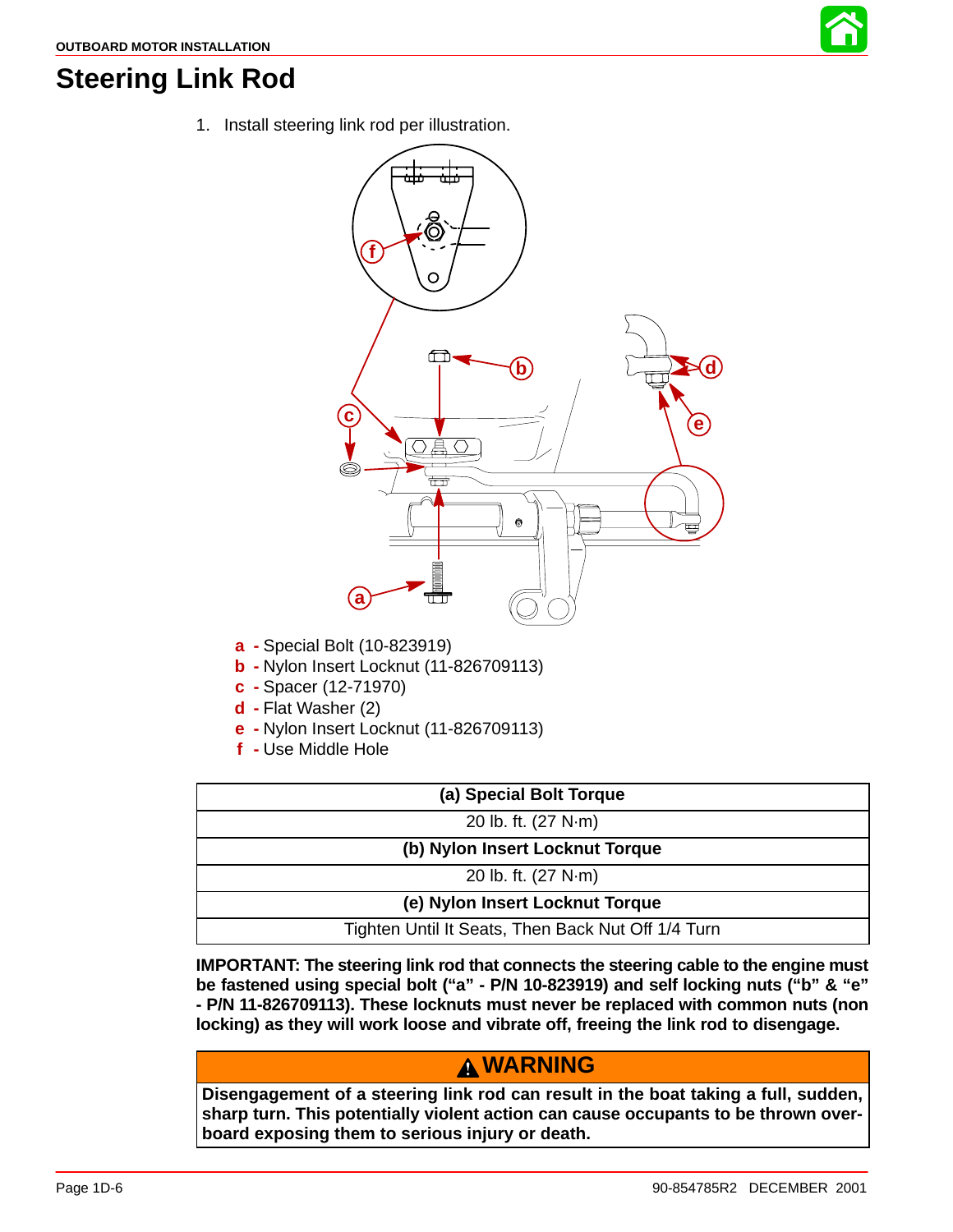# **Wiring Harness**

**IMPORTANT: Warning Horn Requirement – The remote control or key switch assembly must be wired with a warning horn. This warning horn is used with the engine warning system.**

1. Route wiring harness into bottom cowl.



2. Connect wiring. Push the wiring harness connectors together inside the rubber sleeve. Push the retainer over the exposed ends of the connectors. This will hold the connectors together.



**c -** Retainer (25 hp) – Push Over Connector Ends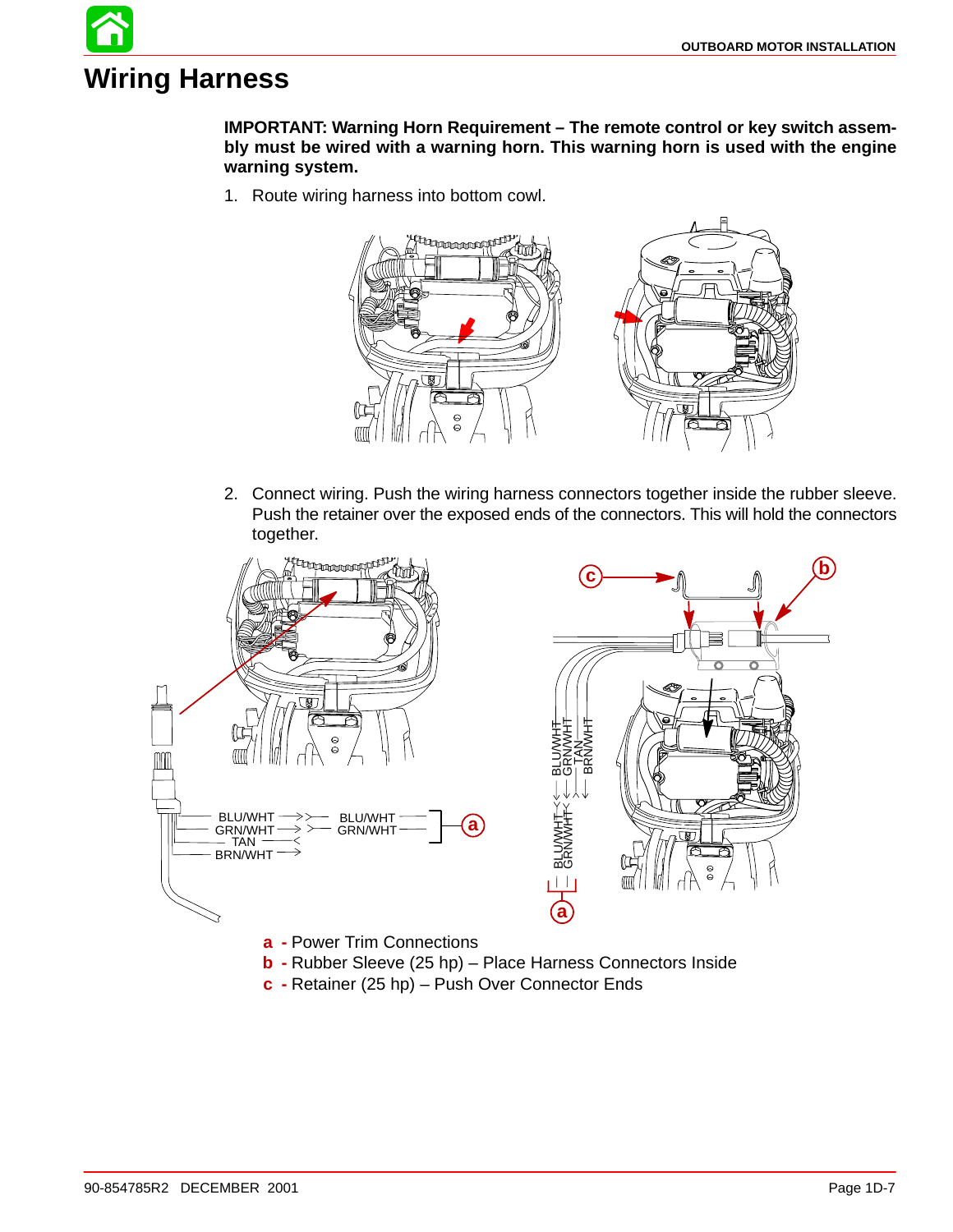

### **Battery Cable Connections**

### **SINGLE OUTBOARD**



- **a -** Red Sleeve (Positive)
- **b -** Black Sleeve (Negative)
- **c -** Starting Battery

#### **DUAL OUTBOARD**

1. Connect a common ground cable (wire size same as engine battery cables) between negative (–) terminals on starting batteries.



**d -** Ground Cable (Same Wire Size As Engine Battery Cable) – Connect Between Negative (–) Terminals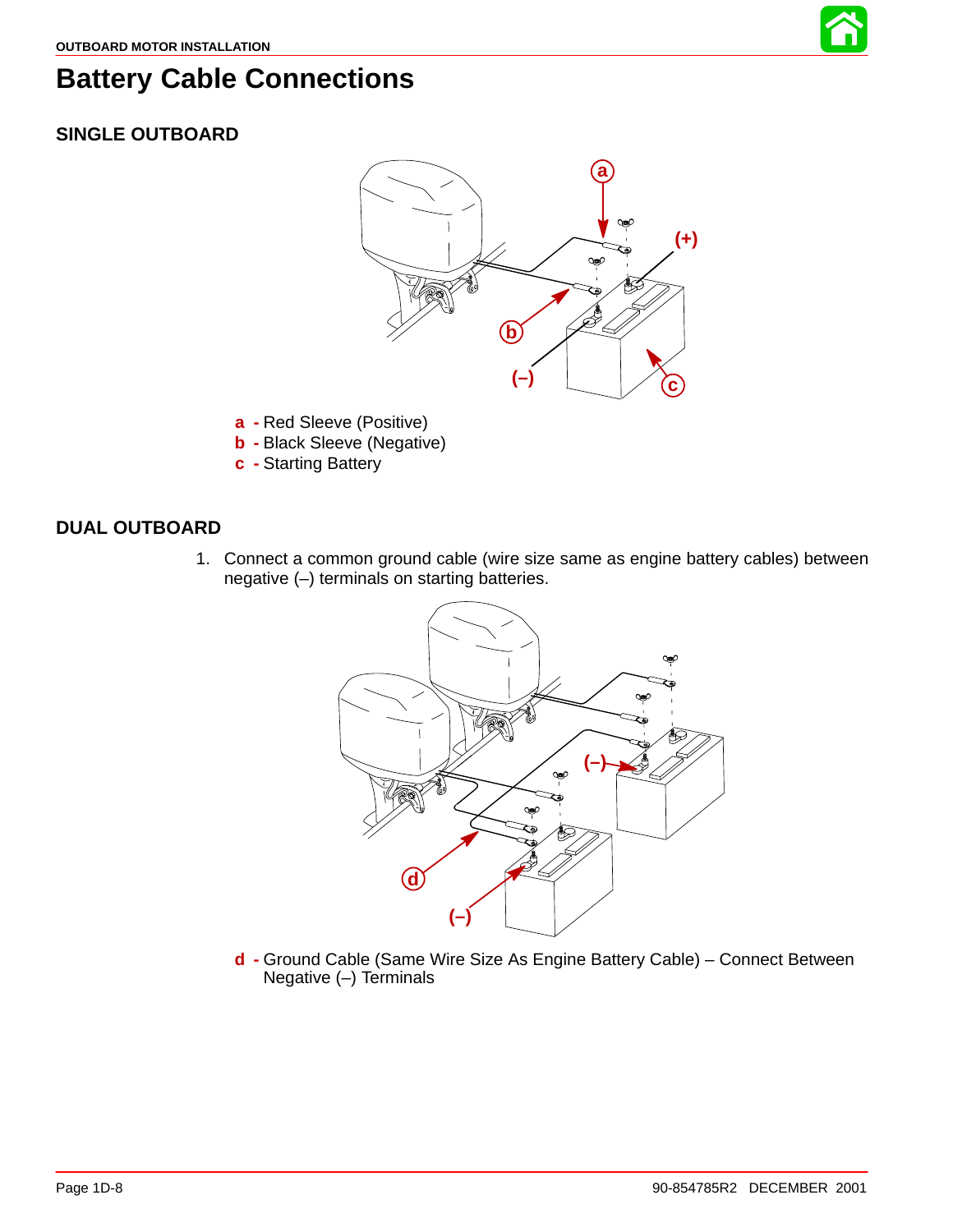# **Shift and Throttle Cable**

Install cables into the remote control following the instructions provided with the remote control.

**NOTE:** Install the shift cable to the engine first. The shift cable is the first cable to move when the remote control handle is moved out of neutral.

### **Shift Cable Installation**

1. Position remote control into neutral.



- 2. Shift outboard into neutral.
- 3. Measure the distance between pin and center of lower hole.



- **a -** Distance Between Pin And Center of Lower Hole
- **b -** Pin
- **c -** Lower Hole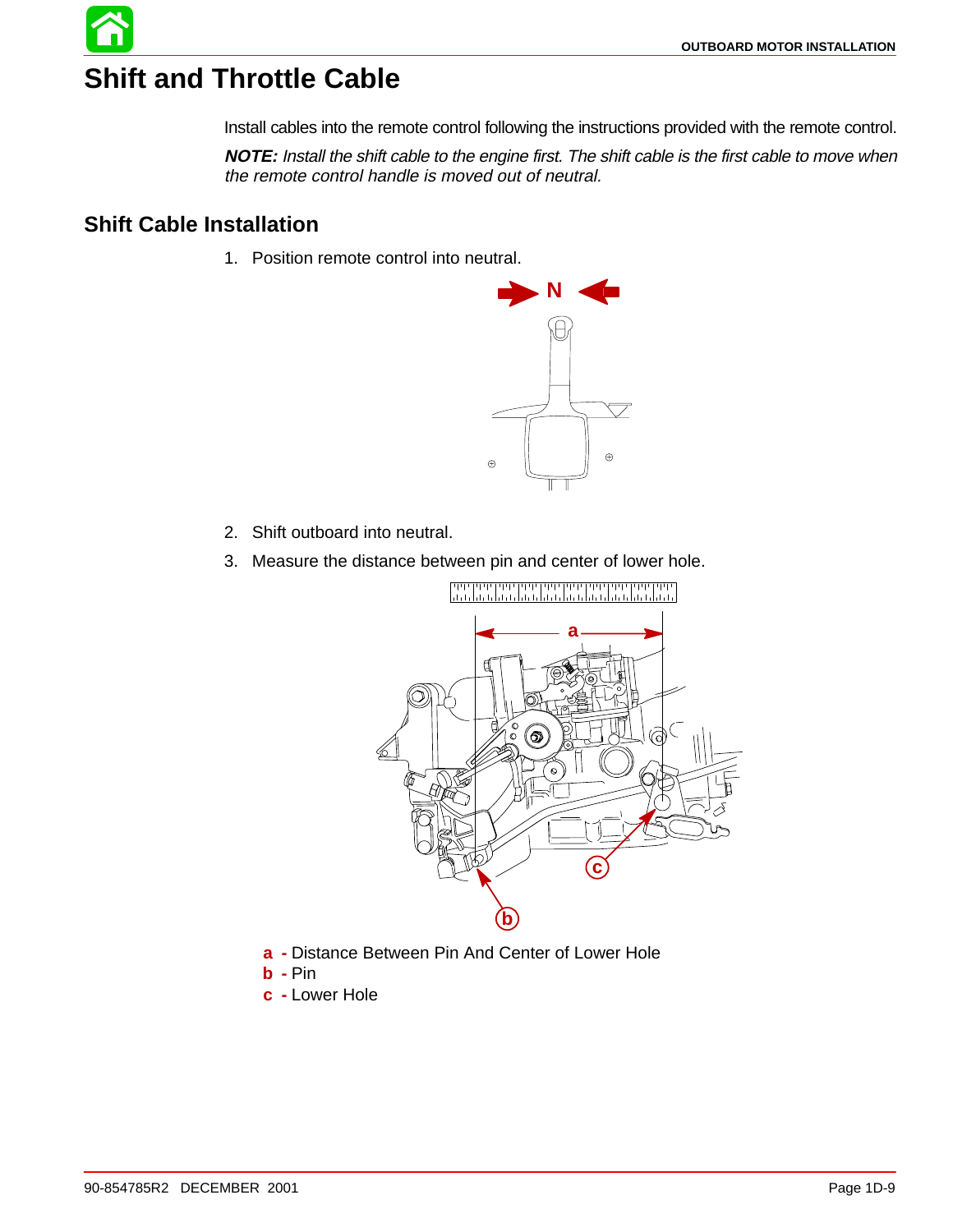

4. Fit shift cable through rubber grommet.



5. Push in on the cable end until resistance is felt.



6. While pushing in on the cable end, adjust the cable barrel to attain the measured distance taken in Step 3.



**a -** Adjust Cable Barrel To Attain The Measured Distance Taken In Step 3 **b -** Cable Barrel

7. Place cable barrel into the barrel holder. Fasten cable with retainer.



- **c -** Place Barrel Into Barrel Holder
- **d -** Retainer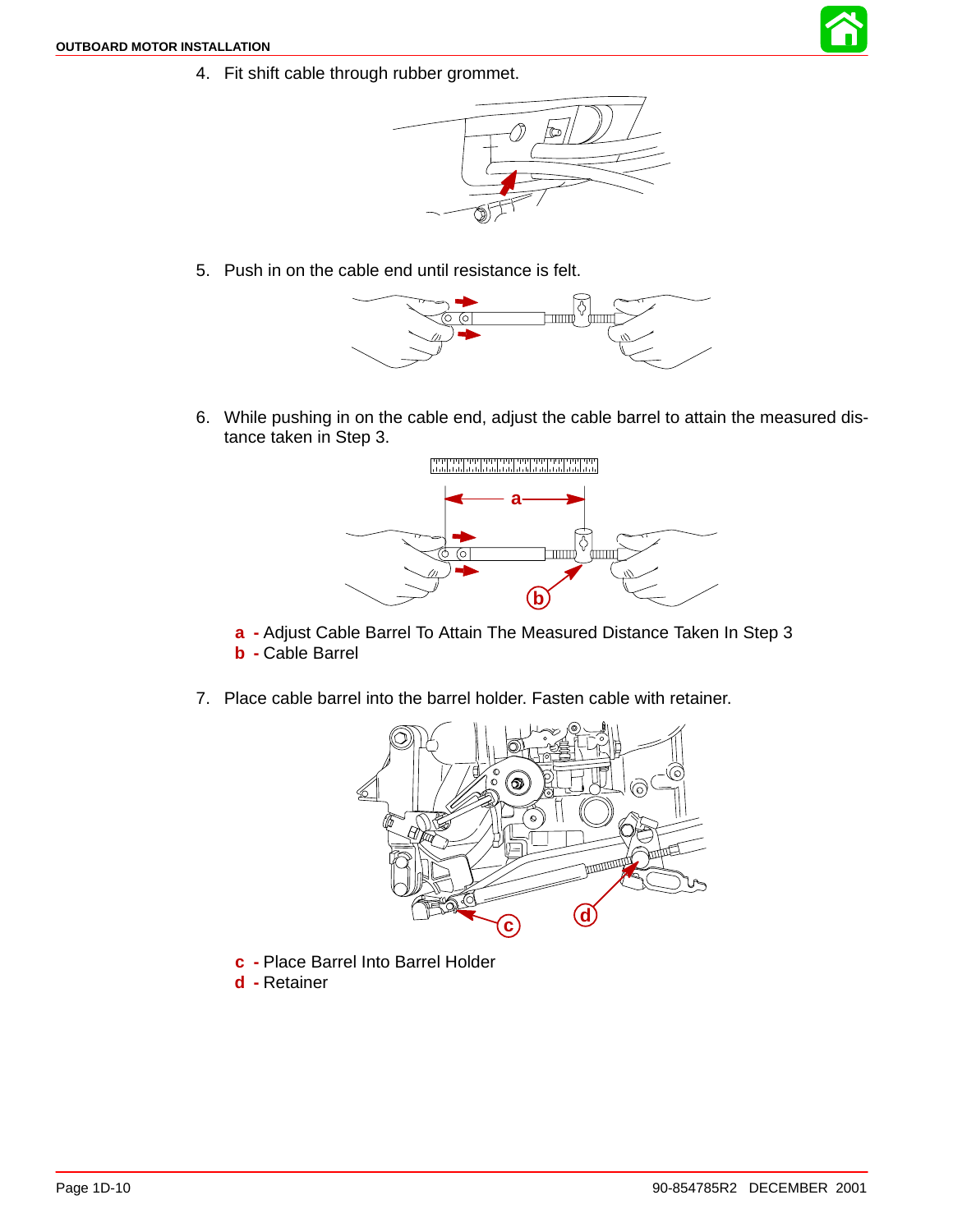- 8. Check shift cable adjustments as follows:
	- a. Shift remote control into forward. The propeller shaft should be locked in gear. If not, adjust the barrel closer to the cable end.
	- b. Shift remote control into neutral. The propeller shaft should turn freely without drag. If not, adjust the barrel away from the cable end. Repeat steps a and b.
	- c. Shift remote control into reverse while turning propeller. The propeller shaft should be locked in gear. If not, adjust the barrel away from the cable end. Repeat steps a through c.
	- d. Shift remote control back to neutral. The propeller shaft should turn freely without drag. If not, adjust the barrel closer to the cable end. Repeat steps a through d.

#### **Throttle Cable Installation**

1. Position remote control into neutral.



2. Fit throttle cable through rubber grommet.



3. Install throttle cable with retainer pin. Lock retainer pin in place.

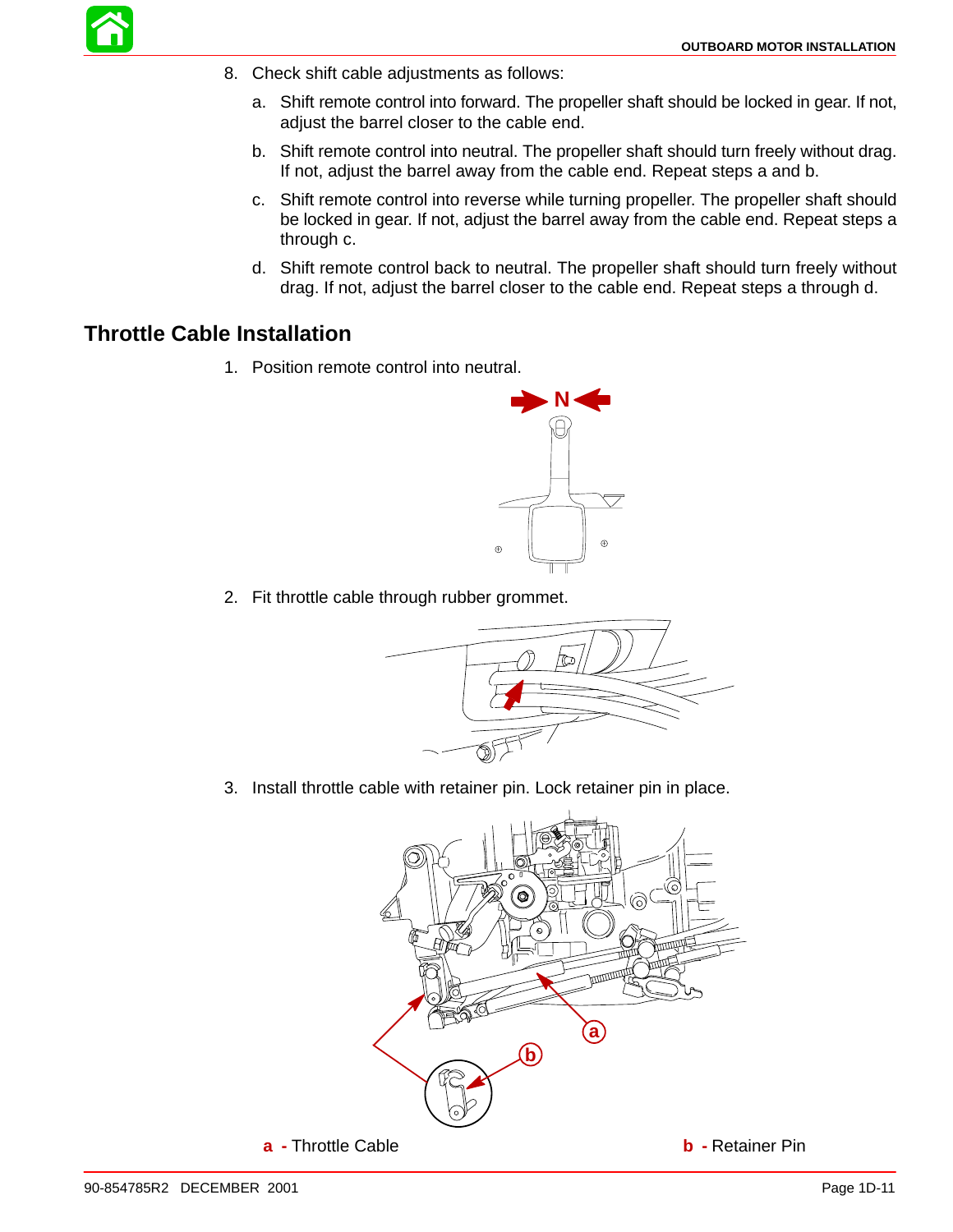

4. Adjust cable barrel until the alignment mark on the cam lines up with center of the roller.



- **a -** Cable Barrel
- **b -** Alignment Mark
- **c -** Roller
- 5. Fasten control cables with the cable latch.



**IMPORTANT: After installation, move the remote control handle a few times from the neutral position to the wide-open-throttle position in forward gear. Check for the specified gap between the oval shaped boss and the throttle cam. If necessary, readjust the barrel.**